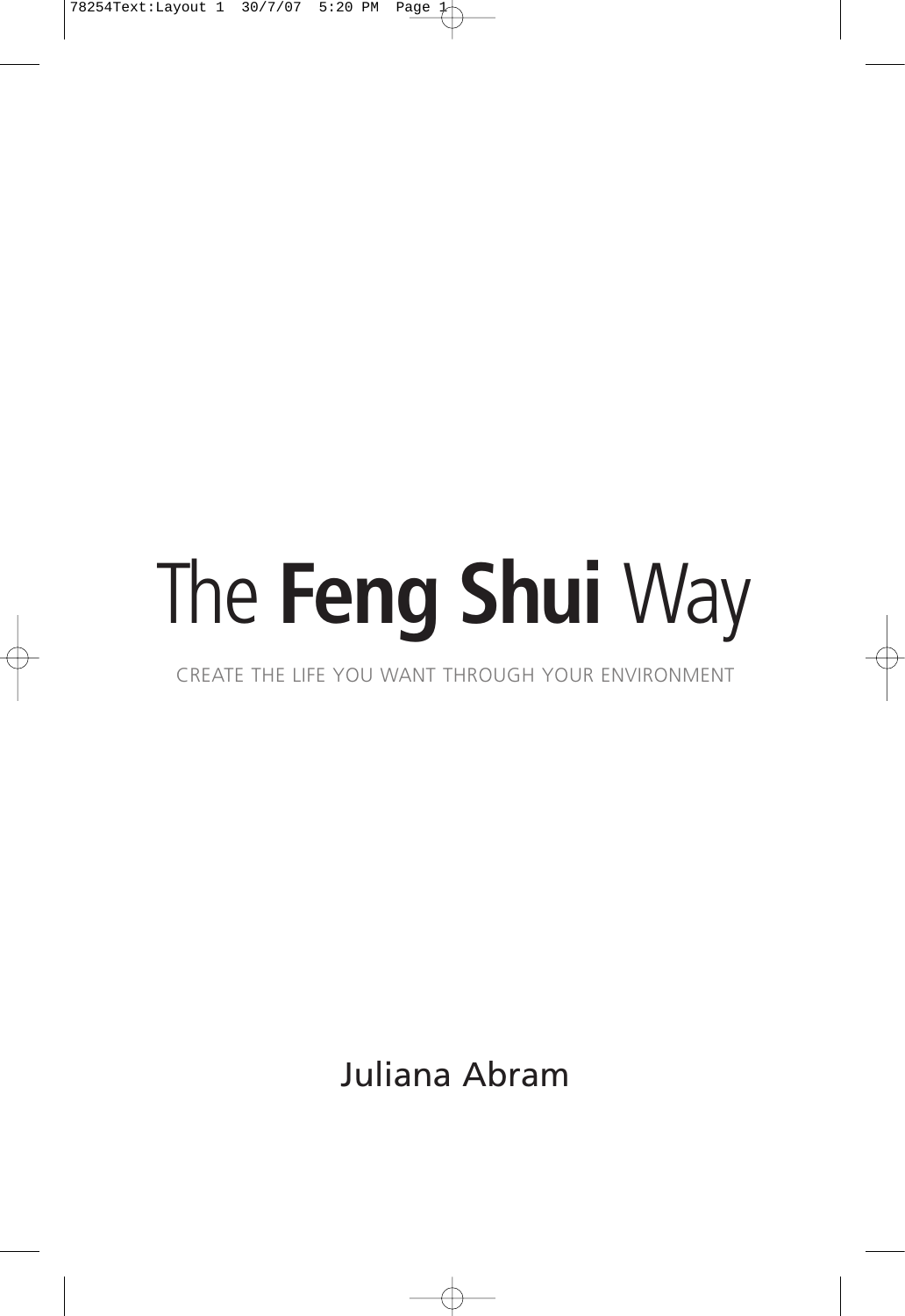**Published by the Feng Shui Centre** PO Box 1188 Subiaco Western Australia 6904 Phone: 61 8 9321 8888 Facsimile: 61 8 9367 7188 Email: info@fengshuicentre.com.au Website: www.fengshuicentre.com.au

ISBN 0-646-46816-2

Written by Juliana Abram

Copyright @ 2007 Feng Shui Centre

**Title:** The Feng Shui Way; Create the Life you Want Through Your Environment

All rights reserved. No part of this publication may be reproduced, stored in a retrieval system, or transmitted, in any form or by any means, electronic, mechanical, photocopying or otherwise, without the prior permission of the copyright owner.

The author and publisher are in no way liable for any misuse of the material.

**Design and illustrations:** Michael Adeane and Carmela Conde-McCall, Design Design Graphic Management

## **Printed in Australia b y Picton Press**

For more information about special discounts for bulk purchases, please contact the Feng Shui Centre at 08 9321 8888 or info@fengshuicentre.com.au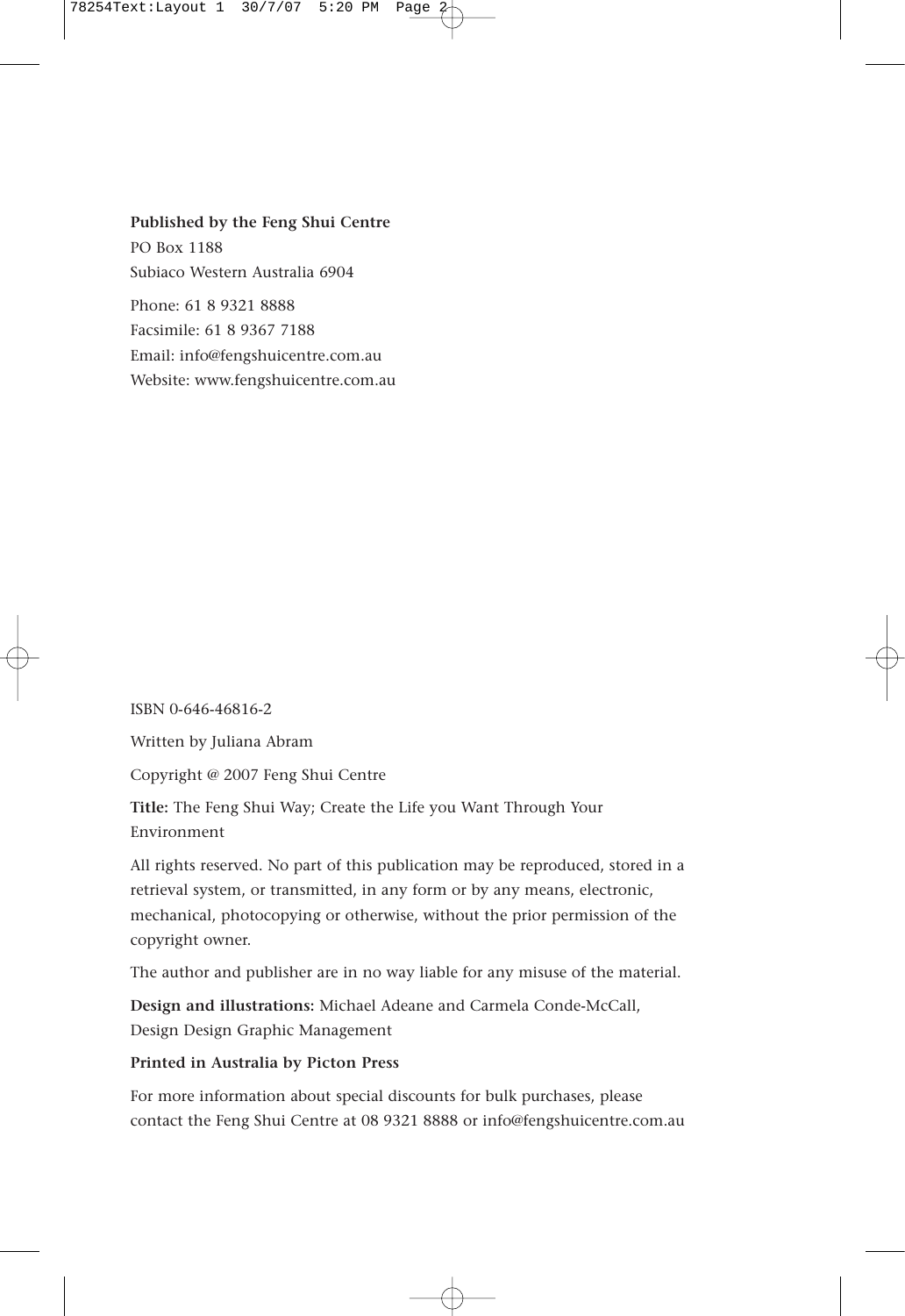## What is Feng Shui?

Feng Shui is one of the three branches of Chinese metaphysical studies or prediction which, developed over thousands of years, have become highly systematised. Feng Shui at its simplest is the study of the influences of the environment on individual human destiny – a codified regime concerned with how best to fully utilise the laws of nature. It's a way of taking care of the natural environment and having that same environment support and take care of us.

The other two branches of Chinese metaphysics are The Four Pillars of Destiny and the I Ching.

The Four Pillars of Destiny is a code developed by the ancient Chinese which reveals the cosmic components of a person. Analysing the interaction between these components reveals our characteristics, past, present and future destiny, and, just as importantly, our most favourable

It is used to structure, adjust and balance our artificial environment with the natural environment...

elements. The I Ching oracle looks for answers from the Divine – from the Cosmos or the Universe – to specific questions about the future. The I Ching may be used to supplement both Feng Shui and The Four Pillars of Destiny.

Fundamentally, Feng Shui is about locating ourselves in the best place in our environment – the place that enables us to take advantage of

all the forces – both seen and unseen – that can benefit us. It is used to structure, adjust and balance our artificial environment with the natural environment... essentially capturing 'a little piece of heaven' for our own place in the world. By harmonising our living and working spaces with natural laws, we stand to reap great rewards in improved living, better health, deeper and more meaningful relationships, greater success in our careers, increased wealth and greater peace of mind.

Being so ancient and venerable, there is some debate as to how Feng Shui got started. However, it is widely accepted that it was originally developed by the Chinese to ensure their ancestors were buried in the most auspicious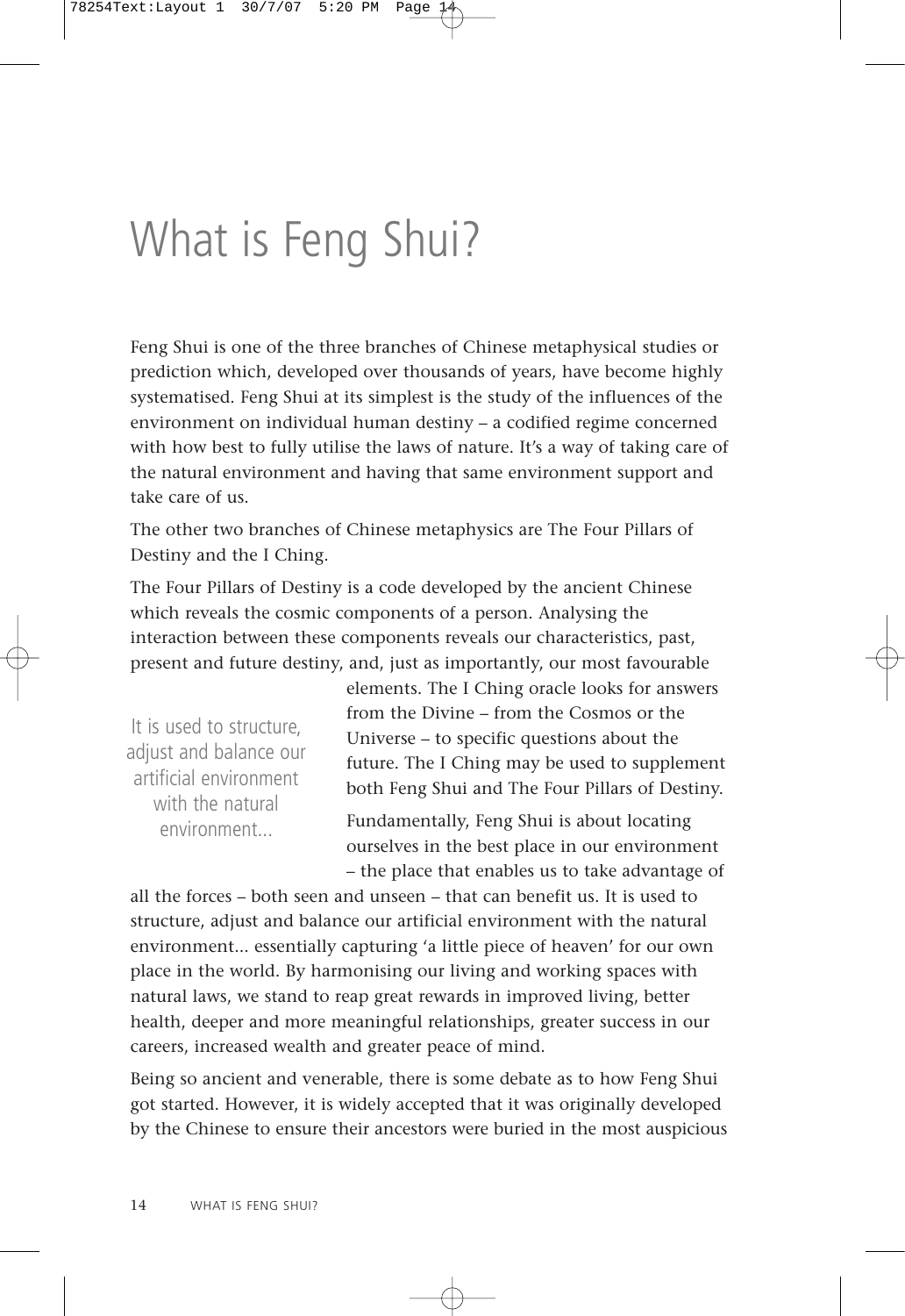surroundings. As ancestor worship was (and is) a very important part of Chinese culture, it was believed that the location of an ancestor's final resting-place was of vital importance to the health, prosperity and general well being of his or her descendants. In the Chinese tradition it is believed that the dead are directly able to affect the lives of the living.

Feng Shui is believed to have been applied to gravesites during the Kuo P'o era, although basic texts about Feng Shui are known to have been in existence for over 4,000 years. Interestingly, a Neolithic tomb was found in China that contained clear Feng Shui markings still used in contemporary Feng Shui. The tomb faced north and had the four celestial animals of Feng Shui engraved on the internal walls.

Originally Feng Shui was used exclusively by the ruling classes, as only they could afford to spend time and money on the most propitious locations for their ancestors' burial places. However, somewhere between the sixth and ninth centuries before the Christian Era (BC) the practice of Feng Shui had been sufficiently opened up to allow ordinary Chinese people to use it. Certainly, by the middle of the eleventh century of the Christian Era, it was being applied to the dwelling places of the ordinary people. However, after the Cultural Revolution, practicing Feng Shui was a punishable offence, which prompted the existing Feng Shui masters to flee, mostly to Taiwan and Hong Kong.

As Feng Shui developed, the ancient masters came to understand that the forces of nature are different in relation to every individual building. They recognised that each piece of land manifests its own 'energy' and is subject to various influences from the environment. They developed an understanding of 'placement' and from centuries of empirical study realised that certain influences within the environment are beneficial while other influences could actually bring harm.

Thus Feng Shui developed into a science which could enable people to align themselves with the natural forces of good energy – bringing them beneficial fortune or good luck. Or, conversely, Feng Shui could prevent them from unknowingly aligning themselves with disturbed forces – the negative, unseen, toxic energies that can affect and influence every environment and building.

It is important to realise that Feng Shui is not a religion, although it does emanate from the Tao system of belief and is, in many ways, closely connected to it.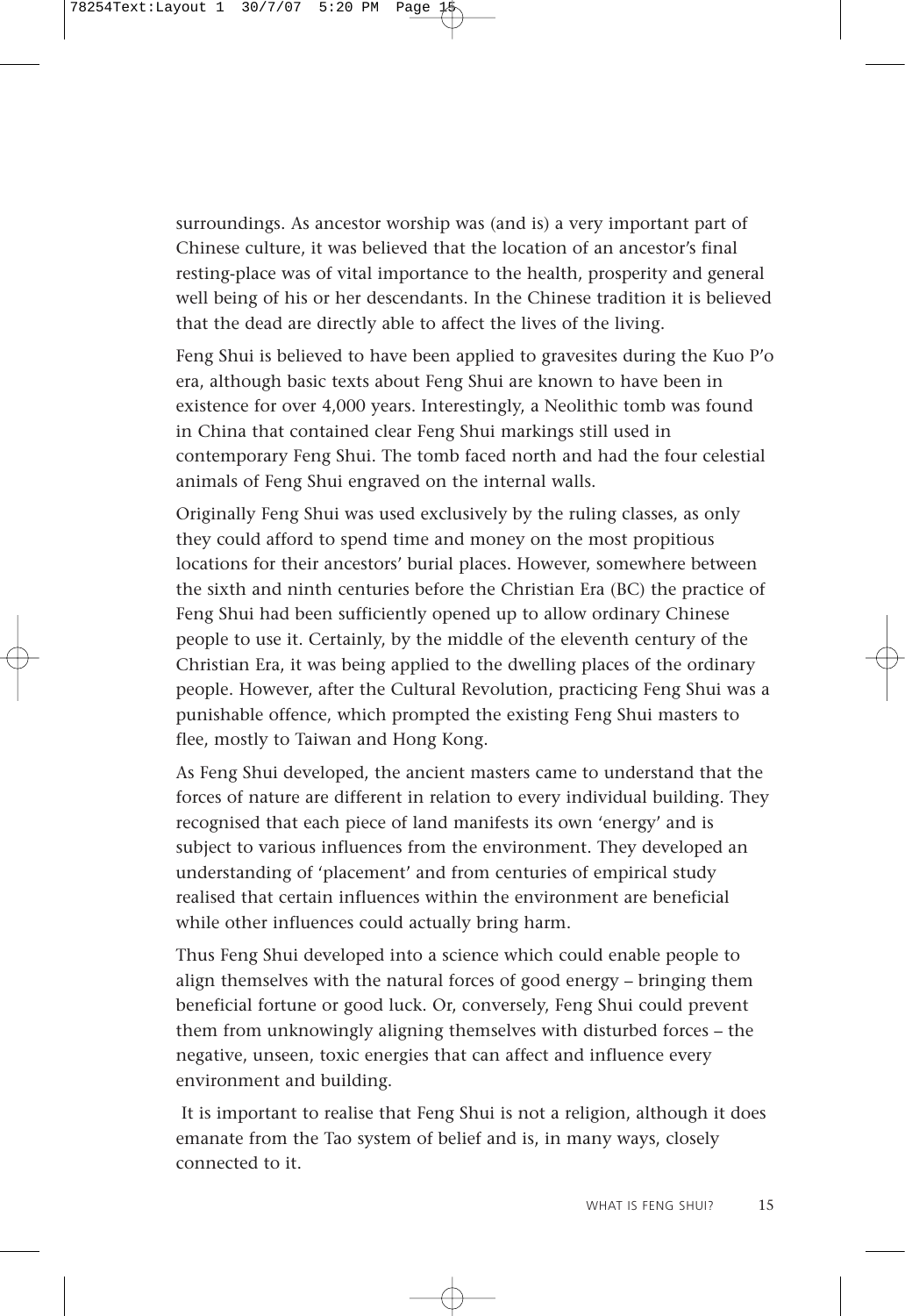Tao (pronounced 'Dow'), roughly translated into English means 'path' or 'the way'. Essentially, Tao is indefinable. It is far less a theoretical philosophy and much more an empirical one, as it has to be experienced. Tao is a combination of psychology, philosophy and a strategy for living and refers to a power or energy which surrounds and flows through everything, both living and non-living. The Tao regulates natural processes and promotes balance in the Universe by embodying the harmony of opposites – there would be no good without bad, no light without dark, no male without female. The Tao is based on a life lived in conformity with the natural way of things.

Similarly, Feng Shui could accurately be described as a philosophy or a metaphysical belief based, in the final analysis, upon people living in balance and harmony. Although Feng Shui is founded upon mystic Chinese wisdom and can be likened to geomancy, which in English literally means divining the future through an examination of the formations of the landscape, it is nevertheless closely allied to everyday practicality. It incorporates elements of (and novel concepts about) geography, aesthetics, ecology, psychology, astrology and topography.

The point of Feng Shui is to harness the beneficial life force energies in a way that allows them to linger and meander through the building as well as reducing the negative effects from disturbing life forces.

Yet, as you will see, Feng Shui encompasses even more than this. It is, in fact, a completely holistic approach to life and plays a vital part in our existence. This is illustrated by an expression of the Chinese who say:-

- first comes a person's destiny
- second is their luck
- third is their Feng Shui
- fourth is their virtue
- fifth is their knowledge

These are considered the factors that most affect the quality of one's life. It is interesting to note that, unlike people in the West, the Chinese do not put knowledge or its acquisition as the top priority… other factors, including Feng Shui, are believed to be more influential in their lives. Also, when we consider the five factors, Feng Shui is the first of the controllable factors within our lives. Destiny and luck are predetermined at birth.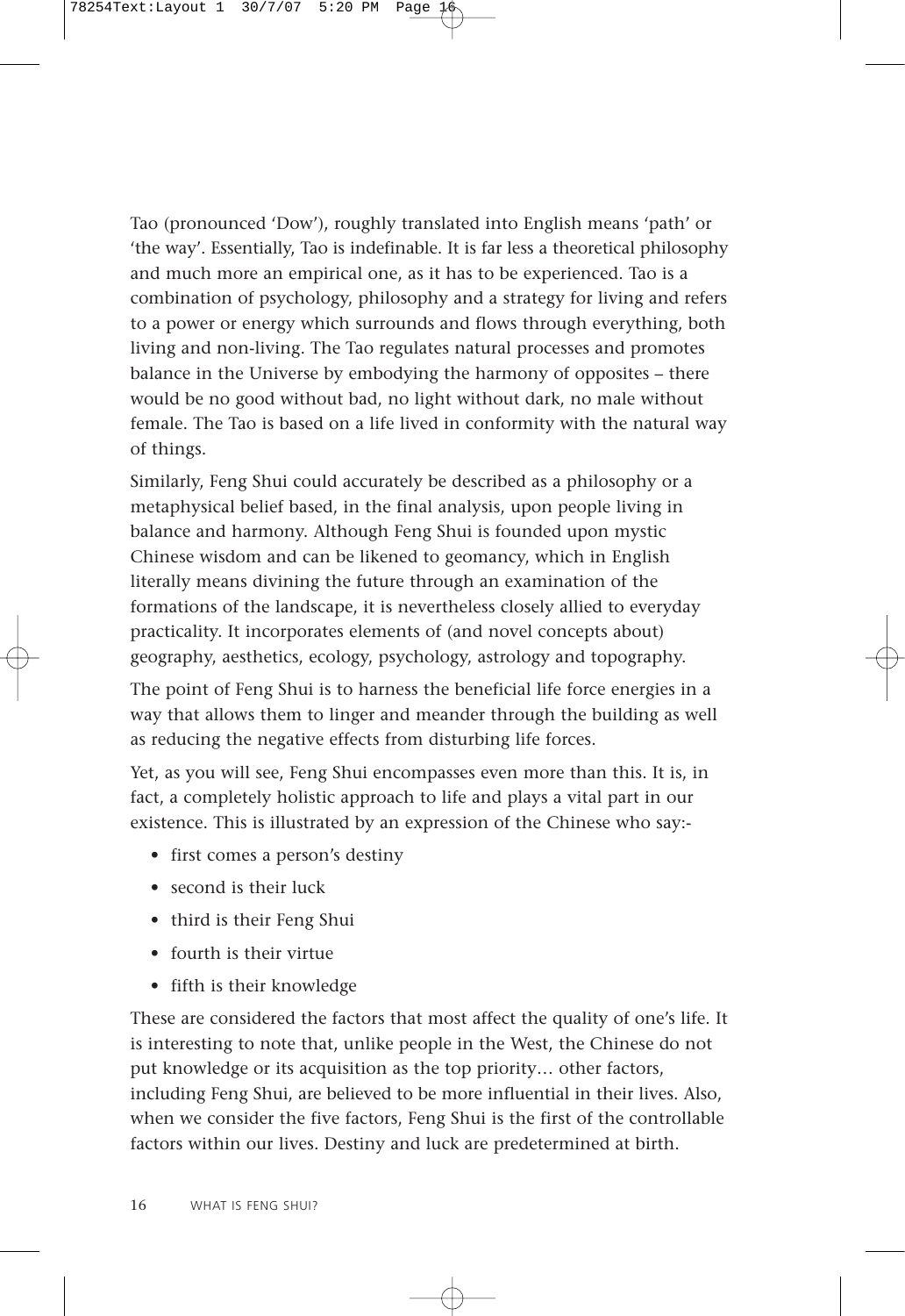A literal translation of the term Feng Shui is 'wind and water' but a looser or more figurative interpretation of the term suggests that Feng Shui encompasses the entire natural environment – as represented by wind and water. The term implies the truly dynamic expression of nature.

Water especially is a symbol of strength hidden within apparent weakness. Lao Tse, (604-531BC) the ancient philosopher and the person considered to be the founder of Taoism, pointed out that, although water gathers in lowly places and has no shape of its own, it can overpower or undermine the strongest obstacles; buildings, cities, great rocks, even mountains. Within the modern interpretation of Feng Shui, water means not only literal water, in the shape of rivers or lakes, but also means in modern cities, the flow created by roads, streets, freeways and railways. The term Shui therefore embraces much of our modern physical environment.

'Feng' is more difficult to explain. The term refers not only to wind and air and the perceived energies in our environment, but also to something far more abstract. Feng is also invisible energy. The word includes all the natural forces unseen by the naked eye; all the energies which, although ignored, unrecognised and frequently dismissed by some, were believed by the ancient Chinese (and by many people today) to permeate our cosmos.

All of us know about invisible forces such as gravity, magnetism, cosmic waves and radioactivity and are aware how much these invisible forces may affect us. Although it can be measured, no one can see radiation. Yet no one in their right mind would want to live close to a source of it and living close to electricity pylons and within range of the invisible electromagnetic forces they exude, is now considered to be injurious to health.

What the ancient Chinese discovered was that both visible and invisible forces have a natural inclination; a direction they most often follow and that those different forces are associated with different directions. What's more, these forces were not static, but moved in a predictable pattern and sequence.

It was the understanding of these forces and how they moved that became the study of Feng Shui. And as they studied, those ancient philosophers came to understand that Feng Shui can:

• create for those who understand and use it properly a healthy and prosperous environment;